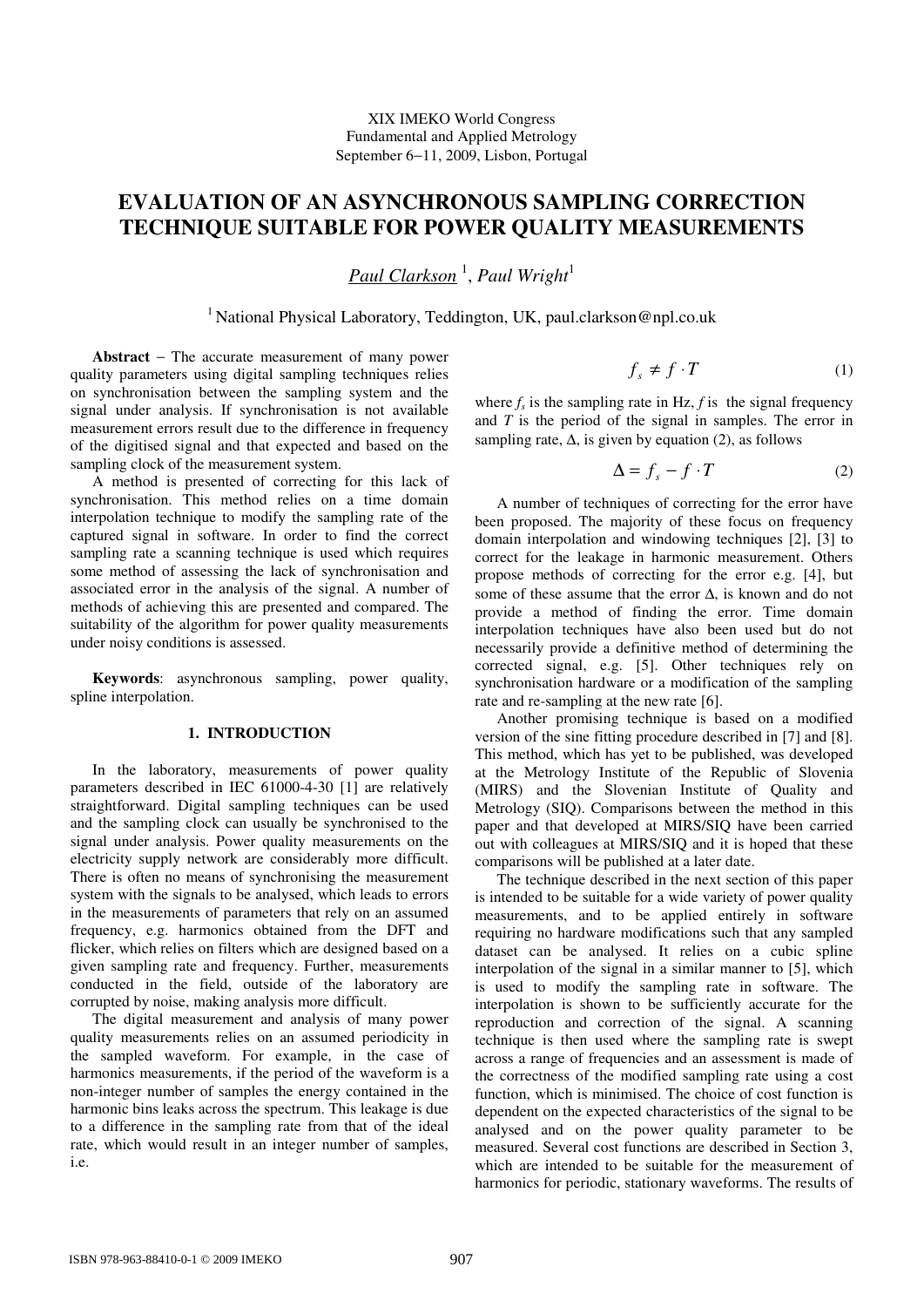comparisons with these cost functions are presented in Section 4.

Further work is required to improve the performance of the algorithm under noisy conditions and to expand on the method for the measurement of other power quality parameters and waveform types (e.g. waveforms modulated in amplitude and frequency). This work is focussed mainly on the improvement of the cost functions.

# **2. INTERPOLATION AND SCANNING METHOD**

## *2.1. Description of the algorithm*

The method can be broken down into a number of steps:

1. An initial range of estimated frequencies (e.g. a range of 2 Hz),  $f_R$ , is selected for the frequency scan. This is centred around the ideal frequency (e.g. 50 Hz),  $f_s/T$ , where  $f_s$  is the sampling rate used and *T* is the expected period of the signal in samples. The initial estimate of frequency,  $f_e$ , is set to  $(f_s/T)$ - $(f_R/2)$ . The correction factor, *C*, for the sampling rate is computed using the following equation.

$$
C = \frac{f_s}{T \cdot f_e} - 1\tag{3}
$$

The initial step size in frequency and a threshold for the minimum desired frequency resolution,  $\lambda$ , are selected.

- 2. The splines of the waveform are computed. The algorithm used to compute the splines and interpolate the sampled signal is taken from [9].
- 3. Each of the *N* sampled data points, S(*i*), is interpolated between adjacent samples S(*i*) and  $S(i+1)$  or  $S(i-1)$ , hence effectively changing the sampling rate, to obtain an estimate of the signal at a new sampling rate, modified by the correction factor, *C*, such that  $S(i)$  is replaced with  $s'(i \cdot (1+C))$ , which is obtained by interpolation.
- 4. An estimate of the error in the signal is obtained using one of the cost functions described in Section 3 below.
- 5. The estimate of the frequency is increased by a chosen amount, ∆*f* (say 0.1 Hz), the correction factor *C* is computed from the new frequency estimate and steps 2 and 3 are repeated. This step is repeated until a minimum is reached for the cost estimate obtained in step 3.
- 6. Once a first estimate for the frequency has been obtained a finer scan can be used either side of this estimated value. So, say 50.2 Hz was found as the estimated rate from the first scan. A new scan can then be performed starting at 50.15 Hz, increasing in steps of 0.01 Hz, until a minimum is again found for the cost function. Finer and finer scans can be used to obtain more and more accurate estimates, until the desired frequency resolution,  $\lambda$ , is obtained.

The algorithm is summarised in the flowchart in Figure 1 below.

The success of the algorithm is limited by the quality of the interpolation and of the suitability of the chosen cost function used to estimate the error in the signal due to asynchronous sampling. The next subsection addresses the former of these criteria and Section 4 assesses the latter by comparing various cost functions. The cost functions can be assessed without using interpolation by simulating signals sampled at the modified sampling rates used during the scanning procedure. This is explained further in Section 4.



Fig. 1. Algorithm flowchart.

## *2.3. Assessment of the quality of the interpolation*

It is very important that the interpolation provides an accurate representation of the sampled signal. The assessment of the accuracy of the interpolated signal can be achieved in simulation by comparing the interpolated signal, corrected for a known error in the signal frequency, with that of a simulated signal of the ideal frequency (i.e. the frequency which results in an integer number of samples per period).

It can be shown that the accuracy of the interpolation is sufficient to within 150 ppm of RMS component amplitude for signal components having frequencies of less than around *f<sup>s</sup>* /12.5, improving to within 0.1 ppm for components having frequencies of less than *f<sup>s</sup>* /100. As such all harmonics of a 50 Hz sinusoidal waveform composed of harmonics up to the  $40<sup>th</sup>$  (important for power quality work) can be recovered accurately to within 150 ppm for the higher order harmonics and within 0.1 ppm for the lower order harmonics for a sampling rate of 25 kHz. Further, the RMS difference between samples for the corrected interpolated waveform and that sampled at the ideal rate is less than 5 ppm of RMS signal amplitude for a waveform composed of harmonics up to  $f_s/12.5$  and less than 0.5 ppm for a waveform composed of harmonics up to *f<sup>s</sup>* /25.

Performance under noise is more difficult to assess, but it can be shown in simulation that any deviations in the corrected signal from that of the ideal signal are within the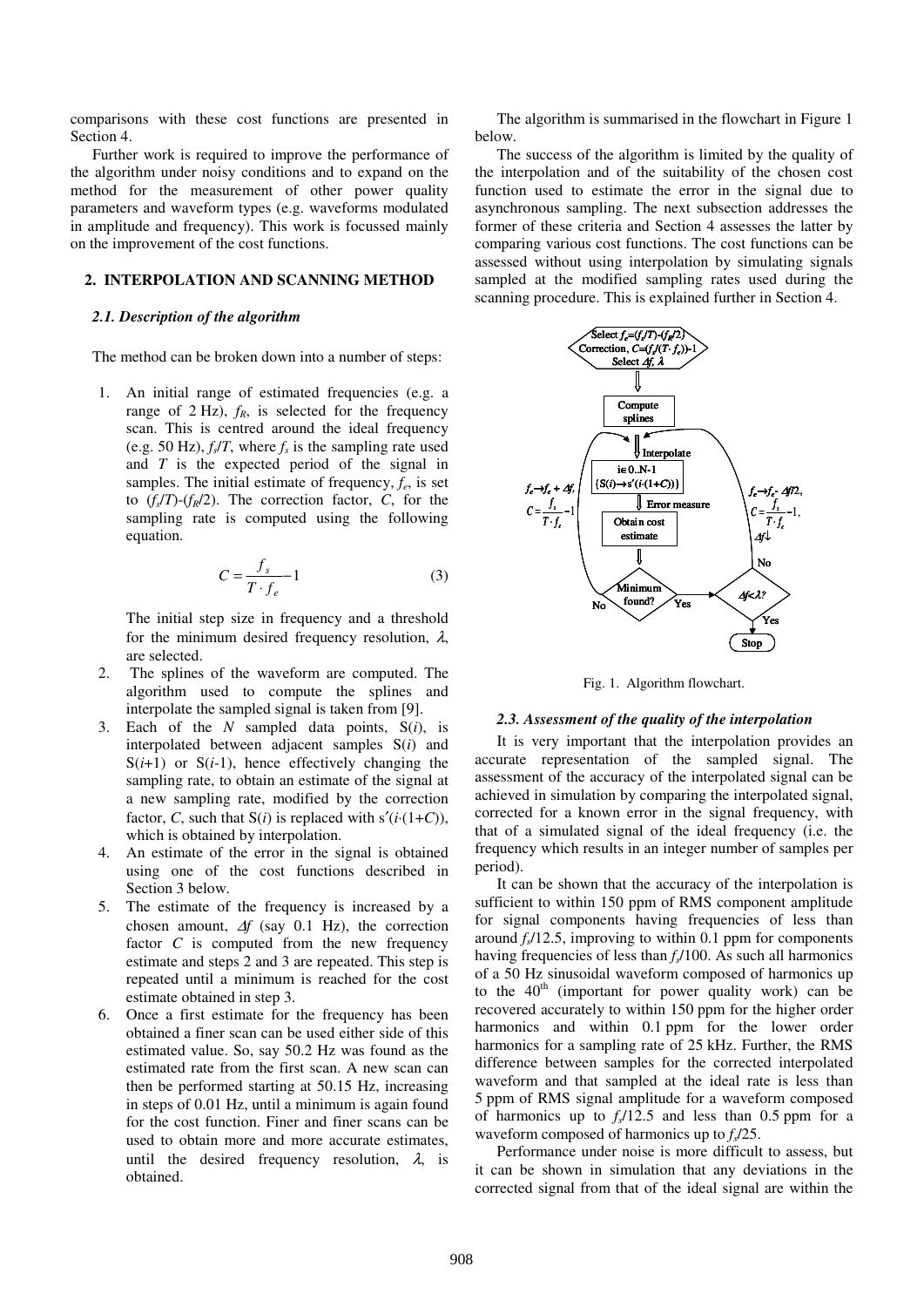added noise, apart from the residual errors described in the previous paragraph. The results presented in Section 4 show that there is some deviation in the recovered frequency at higher noise levels when using interpolation compared to that when re-sampling simulated waveforms at different sampling rates, but provided an appropriate cost function is chosen, the resulting errors in the harmonic amplitudes are acceptable for the level of added noise.

# **3. METHODS OF ERROR ASSESSMENT**

As explained earlier, in order to find the ideal sampling rate for a given signal an appropriate cost function must be used to determine the error in the analysis of the signal caused by asynchronous sampling. Five cost functions are suggested here, all of which should give a minimum when the ideal sampling rate is found.

The following measures are subjective and rely on a certain amount of prior knowledge about the signal to be analysed. They are specifically selected for harmonic analysis of stationary waveforms. For other types of waveform or power quality measurement parameters different cost functions would be required. Modifications are also required to improve the performance under noisy conditions. These modifications are currently under development.

The performance of the algorithm with each of the cost functions under various conditions is assessed in Section 4.

## *3.1. Interharmonics and high harmonics sum*

Asynchronous sampling results in spectral leakage, therefore a measure of the amount of leakage can provide an assessment of the deviation in sampling rate from ideal. An estimate must first be made of the expected spectral characteristics of the signal under analysis. A Discrete Fourier Transform (DFT) of the signal is performed and the sum of the harmonics and interharmonics that are not expected to occur is calculated. This sum is then divided by the fundamental amplitude to obtain the error metric.

The number of cycles to use for the DFT and the number of harmonics to use in the cost function depend on the expected characteristics of the signal under analysis and are the subject of further investigation. For the example given in Section 4 only interharmonics up to the  $40<sup>th</sup>$  harmonic are minimised and not harmonics.

#### *3.2. Phase drift*

If a signal is sampled asynchronously then the difference in frequency of the signal from the assumed frequency will result in a phase drift with time on a cycle-by-cycle basis.

The phase of the fundamental is computed using Fourier analysis for two subsets of the sampled signal, spaced an integer number of estimated signal periods apart. The difference in phase of the two subsets is used as the cost measure.

The chosen length and separation of the two subsets depends on the characteristics of the signal under analysis. In an ideal case where the phase of the underlying signal is constant and any variation purely down to the error due to asynchronous sampling both should be maximised for best results, but the choice in a real situation would depend on how stable the underlying signal is assumed to be. Longer separations and subset lengths are more robust to noise, but more susceptible to errors due to frequency and phase variations in the signal.

A variation in phase with time is equivalent to a frequency offset. Therefore an estimate of the frequency error can be obtained by differentiating the measured phase with respect to time. The correction factor, *C*, defined above can then be calculated using the following equation.

$$
C = \frac{f_s}{T \cdot f_e \cdot \left(1 + \frac{\Delta \phi \cdot T}{2\pi \cdot \Delta n}\right)} - 1
$$
 (4)

where  $\Delta \phi$  is the phase difference between the two subsets and  $\Delta n$  is the time spacing in samples.  $f_e$  is set to  $f_s/T$ for the first iteration. Equation (4) is equivalent to the expression used in [6].

The spacing between the two subsets must obviously be kept below  $2\pi$  radians, otherwise erroneous results would be obtained. Adjacent cycles can be used to estimate the initial frequency error and associated correction factor, followed by wider spacings for subsequent iterations.

This procedure leads to a much faster convergence of the algorithm than the scanning technique shown in Fig. 4. However, for the results in Section 4 the scanning technique is used in order to ensure consistency of approach for the comparison of cost functions.

#### *3.3. Energy concentration*

A function that is analogous to a simplified version of information entropy [10] can be applied to the Fourier series of the sampled signal to provide a measure of the concentration of the energy in the signal across the spectrum. A lower value should indicate that more energy is concentrated in fewer Fourier coefficients. The energy concentration can therefore provide an estimate of the amount of smearing or leakage across the spectrum.

The energy concentration measure,  $\gamma_e$ , is given by the following equation,

$$
\gamma_e = \sum_{h=0}^{H-1} \frac{|X_h|}{\sum_{h=0}^{H-1} |X_h|^2}
$$
 (5)

where *X* is the Fourier series of the sampled signal, *h* is the Fourier coefficient number and *H* is the number of Fourier coefficients.

## *3.4. Fundamental sidebands*

This is a special case of the cost function in section 3.1, where only the amplitudes of the interharmonic sidebands near to the fundamental, divided by the fundamental amplitude, are used as the cost measure. The sidebands can also be used in conjunction with the phase drift method as described in [6].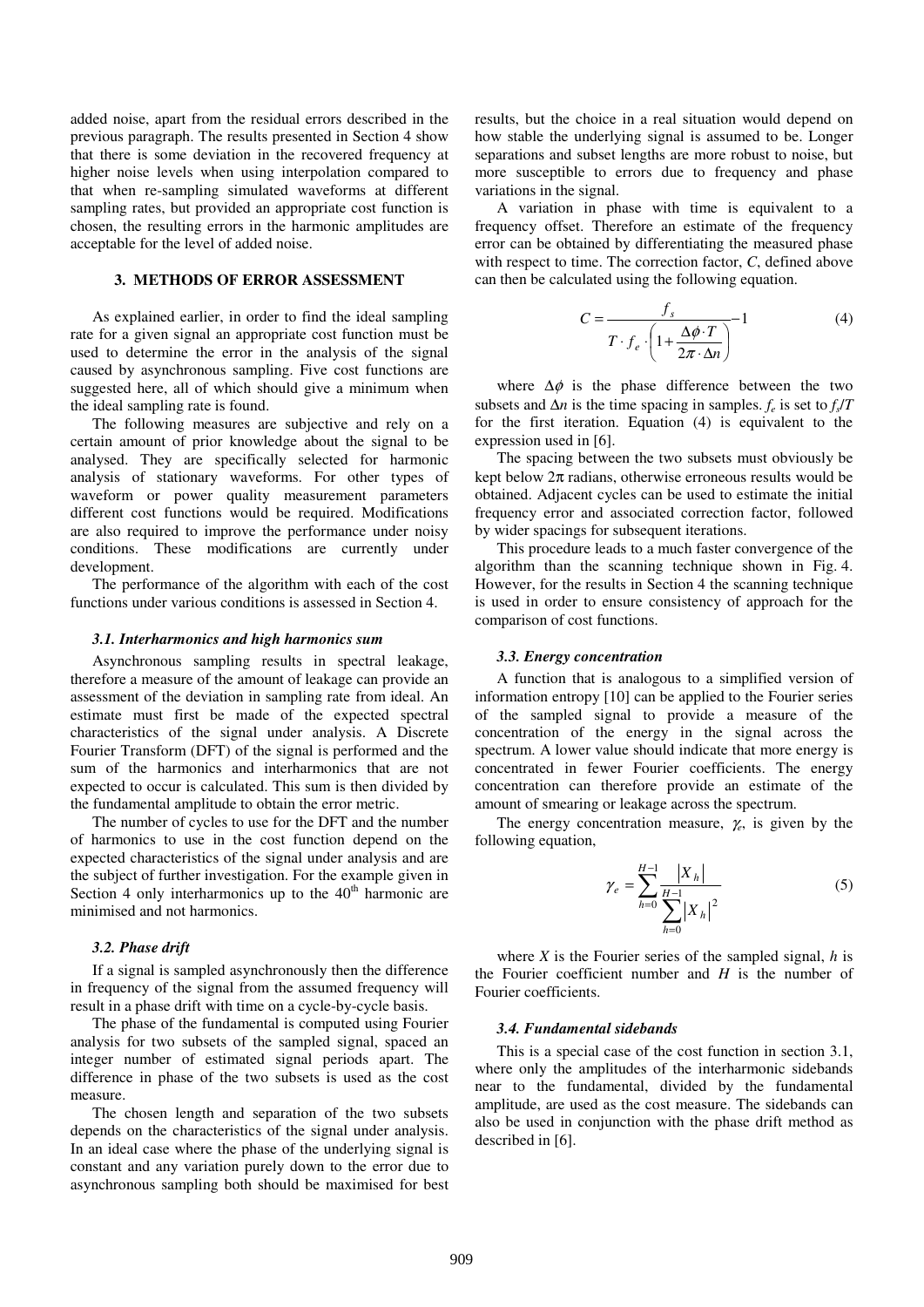#### *3.5. Time series comparison*

If the signal is assumed to be periodic then each cycle should be identical. The sampled signal is divided into two subsets of the same length having an integer number of cycles (based on the assumed frequency) and the difference between the subsets on a sample-by-sample basis is taken. The RSS sum of these differences is used as the cost measure. A similar argument applies to that used for the phase drift method described in Section 3.2 regarding the length and spacing of the subsets. The frequency resolution of the previous scan can be used to calculate the maximum allowable spacing.

## **4. RESULTS**

Two signals were used to assess the performance of the algorithm. The first was a simple sine wave with no harmonics and the second a distorted waveform composed of harmonics up to the  $40<sup>th</sup>$  with relative amplitudes and phases set to those in [11]. This waveform is based on the limits specified in IEC 61000-3-2 [12] for Class A equipment.

The waveforms were first simulated and analysed in software and the results of this analysis are shown in Section 4.1.

The undistorted sine wave and Class A waveform were then generated as real signals using two voltage sources and sampled using a 24-bit ADC. The undistorted sine wave was generated with a relatively high quality, calibrator grade voltage source and also using a 12-bit arbitrary waveform generator (ARB). The Class A waveform was generated using the ARB. A measurement of the generated signals was first made using synchronised sampling and the results were compared with those using asynchronous sampling with the correction technique. These results are shown in Section 4.2.

## *4.1 Results of simulations*

For the simulations the frequency of the signal was set to 50.5685721561313 Hz. The signal was sampled at a rate of 25 kHz, such that the ideal period was 500 samples. The signal was 20 cycles long.

Five tests were performed on the Class A waveform using each of the cost functions defined in Section 3. The first test is on the simulated signal with no noise, this signal is unquantised apart from the 32-bit precision of the arithmetic. For the second the Class A waveform is quantised with 16-bit resolution. Pseudo random white noise of 0.1, 1 and 10 % of signal amplitude is then added for the other tests.

The modification to the sampling rate for the scanning procedure described in Section 2 above was carried out in two ways. The first was to interpolate between samples to achieve the modified sampling rate, as would be required for analysis with real waveforms. The second was to simulate the signal with the modified sampling rate.

The errors in estimated frequency recovered from the tests, obtained with each of the cost functions, are given in Table 1.

Comparisons of the errors in frequency estimate obtained when using interpolation to change the sampling rate and when using a re-sampled simulated signal, indicate that errors in recovered frequency are increased by the interpolation in noisy conditions. Much of the error is down to the cost function. Therefore the focus of future work will be on finding a cost function that is not so affected by noise and improving the interpolation method under noise.

| Cost<br>function<br>Signal<br>type | 3.1      | 3.2       | 3.3       | 3.4       | 3.5       |
|------------------------------------|----------|-----------|-----------|-----------|-----------|
| Unquantised                        | $-6E-06$ | 1E-04     | $-6E-06$  | $-1E-07$  | $-2E-0.5$ |
|                                    | -1E-07   | -1E-07    | -1E-07    | -1E-07    | -1E-07)   |
| <b>Ouantised</b>                   | $-3E-03$ | $-2E-02$  | $-3E-03$  | $-3E-03$  | $-6E-03$  |
|                                    | $TE-04$  | $(1E-04)$ | $(1E-04)$ | $(1E-04)$ | (1E-04)   |
| $0.1\%$ noise                      | 0.09     | 0.70      | 0.08      | 1.00      | 0.01      |
|                                    | $-0.01)$ | (0.78)    | $(-0.13)$ | (0.83)    | (0.03)    |
| 1 % noise                          | 0.9      | 6.7       | 0.8       | 9.6       | 0.1       |
|                                    | $(-0.1)$ | (7.4)     | $-0.2$    | (7.4)     | $(-0.1)$  |
| $10\%$ noise                       | 9.0      | 67.3      | 9.0       | 102.1     | $-5.6$    |
|                                    | $-0.3$   | 73.2)     | $-0.3$    | (76.1)    | $-4.5$    |

Table 1. Frequency errors in ppm of nominal. Errors when resampling without using interpolation are shown in brackets.

Due to the added noise, it is difficult to assess the true error in the recovered corrected signals. Therefore interpolated noise-free signals were simulated having correction factors calculated from various representative frequency errors. A DFT was performed on the corrected signals. The effects of the frequency errors on the harmonic amplitudes of the corrected signal are summarised in Table 2.

Table 2. Errors in harmonic amplitude in ppm of reading for various errors in frequency. For reasons of space only a representative set of harmonics results are shown.

| Harmonic<br>number<br>Frequency<br>error (ppm) | 1     | 5        | 25       | 39       | 40       |
|------------------------------------------------|-------|----------|----------|----------|----------|
|                                                | 0.00  | $-0.02$  | $-14.36$ | $-88.60$ | $-97.84$ |
|                                                | 0.56  | $-2.77$  | $-47.13$ | $-158.4$ | $-72.39$ |
| 5                                              | 2.81  | $-14.10$ | $-186.5$ | $-457.9$ | 8.23     |
| 10                                             | 5.58  | $-28.99$ | $-379.1$ | $-877.6$ | 61.42    |
| 50                                             | 26.60 | $-177.7$ | $-2662$  | $-6060$  | $-1415$  |
| 100                                            | 49.92 | $-437.7$ | $-7384$  | $-17186$ | $-8068$  |

As can be seen from the tables, some of the cost functions can provide an accurate estimate of the deviation in the sampling rate from ideal and the signals can be corrected to sufficient accuracy under certain conditions. The performance is considerably worse under conditions of high noise. For example, a 50 ppm error in estimated frequency would result in an error of  $-6060$  ppm for the  $39<sup>th</sup>$ harmonic, as can be seen from Table 2. The frequency error of 67.3 ppm, which results when using cost function 3.2 for a noise level of 10 %, would therefore result in an error worse than -6060 ppm.

The accuracy is similar for other types of waveform,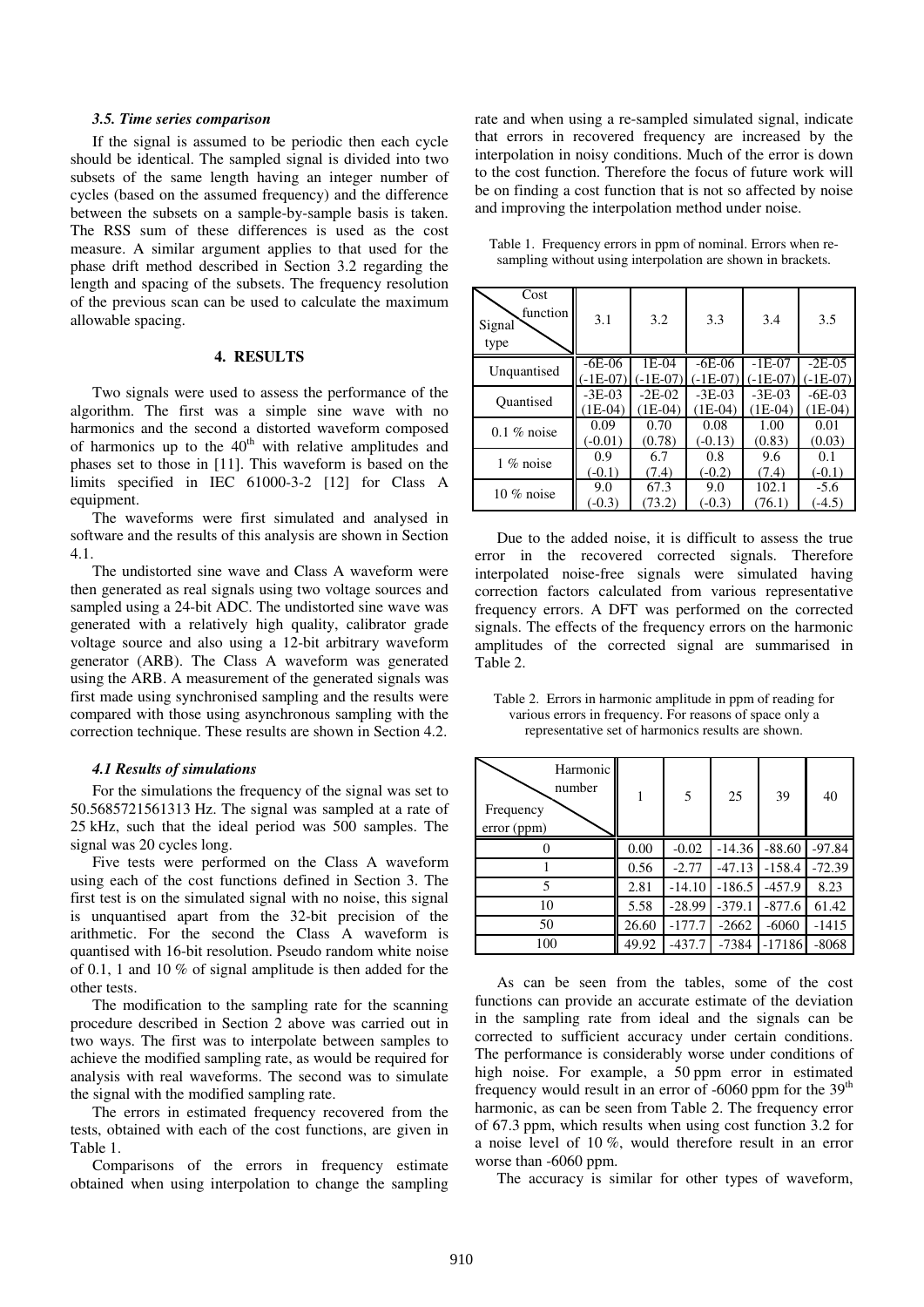although the cost functions that perform well here may not do so in other cases. For example, when using cost function 3.1 or 3.3, with the same settings used here, for an undistorted sine wave, the frequency error with a 10 % noise level is around 40 ppm regardless of whether interpolation is used or not. This leads to an error of around 20 ppm in the fundamental amplitude. The development of an appropriate cost function that is sufficiently robust to noise for a larger range of signals is ongoing.

#### *4.2 Results with real signals*

In order to assess the synchronisation methods under more realistic conditions two signals from two different voltage sources were used. The signals were sampled using a 24-bit ADC with a bandwidth of 60 kHz. For the synchronous case the sampling clock was set to 25 600 Hz, giving 512 samples per cycle for a 50 Hz waveform. For the asynchronous case the sampling rate was set to 25 817.9175 Hz, giving an apparent frequency of approximately 49.577972352 Hz. As above 20 cycles are used for the analysis.

The first signal was a nominally 50 Hz sine wave. This signal was first produced using a high quality source ("Source 1") that was phase-locked to the sampling clock of the measurement system. The signal is stable in amplitude, but the synchronisation is affected slightly by the frequency variation of the source due to imperfections in the phaselock mechanism. This signal was also generated using the ARB ("Source 2") described below.

The second signal was a nominally Class A waveform as described in Section 4.1, again with a nominal frequency of 50 Hz. This signal was generated using Source 2, which had multiple channels. In this case the sampling clock for the ADC was supplied using a separate channel of Source 2. As such the sampling clock and the frequency of the generated waveforms were well synchronised. Source 2 is known to have relatively poor phase and amplitude stability and was chosen for this purpose.

The reliability of the correction technique and cost function is affected by the phase and amplitude stability of the signal sources. A Short Time Fourier Transform (STFT) was used to measure the phase variation with time of the fundamental component for both sources. An example of this variation for Source 2 is shown in Figure 2.



Fig. 2. Phase variation of fundamental for ARB

As can be seen in Figure 2, the phase of the waveform from Source 2 is subject to random variations and to slow variations that are probably mains beat. Source 1 is also subject to some random variations and mains beat, but this is approximately a factor of 100 smaller.

Five tests were performed using each of the cost functions defined in Section 3 for the two waveforms for the synchronous and asynchronous cases. 10 measurements were made and averaged to give the results for each case.

The differences in estimated frequency from the nominal assumed frequency, obtained with each of the cost functions, are given in Table 3 for the synchronous and asynchronous cases. The standard deviations from the 10 measurements are shown in brackets.

Table 3. Frequency errors in ppm for synchronous and asynchronous cases.

| Cost<br>function<br>Signal<br>type | 3.1     | 3.2     | 3.3     | 3.4     | 3.5     |  |  |
|------------------------------------|---------|---------|---------|---------|---------|--|--|
| Synchronous case                   |         |         |         |         |         |  |  |
| Sine wave                          | $-0.02$ | $-0.03$ | $-0.02$ | $-0.03$ | $-0.03$ |  |  |
| (Source 1)                         | (0.17)  | (0.17)  | (0.17)  | (0.17)  | (0.17)  |  |  |
| Sine wave                          | 0.29    | 0.43    | 0.30    | 0.84    | 0.43    |  |  |
| (Source 2)                         | (0.99)  | (0.64)  | (0.97)  | (1.52)  | (0.64)  |  |  |
| Class A                            | 0.02    | $-1.31$ | 0.03    | $-1.46$ | $-0.05$ |  |  |
| (Source 2)                         | (0.10)  | (5.43)  | (0.11)  | (6.49)  | (0.17)  |  |  |
| Asynchronous case                  |         |         |         |         |         |  |  |
| Sine wave                          | $-0.02$ | $-0.03$ | $-0.02$ | $-0.03$ | $-0.03$ |  |  |
| (Source 1)                         | (0.13)  | (0.13)  | (0.13)  | (0.13)  | (0.13)  |  |  |
| Sine wave                          | $-0.93$ | 0.01    | $-0.92$ | 0.01    | 0.01    |  |  |
| (Source 2)                         | (1.55)  | (1.13)  | (1.56)  | (1.22)  | (1.13)  |  |  |
| Class A                            | 0.01    | $-0.62$ | 0.01    | $-3.06$ | $-0.04$ |  |  |
| (Source 2)                         | (0.08)  | (3.75)  | (0.08)  | (3.31)  | (0.26)  |  |  |

As can be seen from Table 3, the apparent quality of the frequency estimate is clearly affected by the input waveform. For the relatively stable undistorted sine wave generated with Source 1, the method gives fairly similar results with all five cost functions. There is some variation in frequency with time, which is probably largely due to the frequency variation in the source due to imperfect phase locks to the clock signal. Much of the standard deviation can most likely be attributed to this variation, as results with the five cost functions agree within 0.03 ppm for the majority of the 10 measurements.

For the noisier but well synchronised Class A waveform, the results have larger differences. The phase drift (3.2) and fundamental sidebands (3.4) cost functions are particularly adversely affected, also having a higher standard deviation than the other cost functions. This is to be expected given the phase and amplitude modulation of the waveform.

The lower errors and standard deviations of the Class A waveform results with cost functions 3.1 and 3.3 may indicate that they are more applicable to waveforms of this type, which have some degree of modulation. They are not so affected by phase variations as cost function 3.2 and are unlikely to be as adversely affected by amplitude variations as cost functions 3.4 and 3.5. Cost functions 3.1 and 3.3 are, however, more computationally intensive and perform